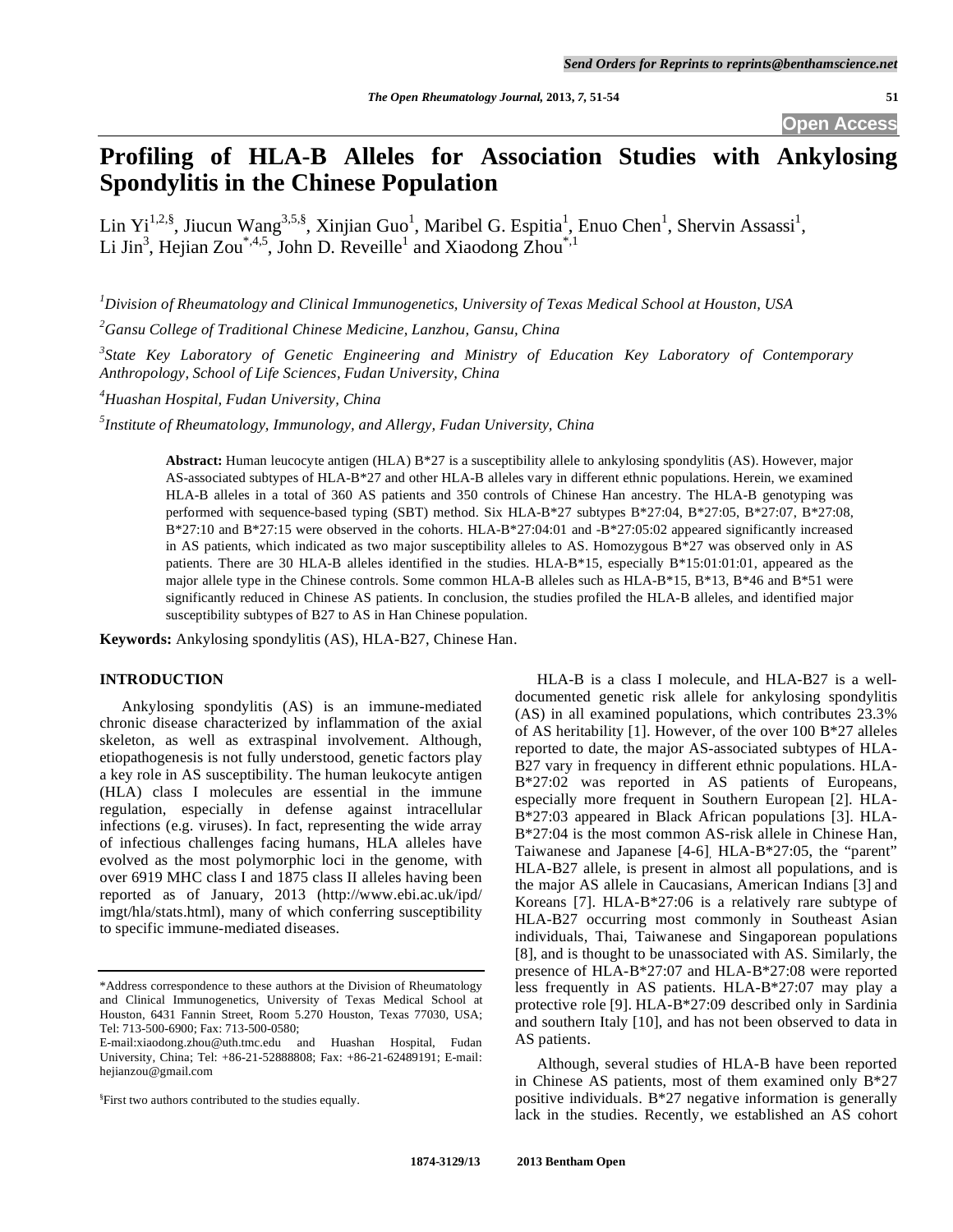and controls of Han Chinese. Our studies aimed to profile the HLA-B alleles, and to determine major and minor HLA-B alleles, as well as whether they are potential risk or protective alleles to AS in Han Chinese.

## **MATERIALS AND METHODOLOGY**

#### **Patients and Controls**

 Han Chinese patients and controls were enrolled from the clinics and hospitals in Shanghai and Jiangsu Province of China. A total of 360 AS patients and 350 controls of Chinese Han ancestry were examined in the studies. All patients met the modified New York criteria for this disease [11]. All participants underwent a clinical evaluation by one of the study rheumatologists, had pelvic and spinal radiographs to confirm their diagnosis, and completed questionnaires about their personal and medical history and functional status. Unrelated controls were free of any history of rheumatic disease. Chinese controls were obtained from a study project of Chinese population genetics in Fudan University, Shanghai, China. All subjects signed the informed consent. The studies were approved by Ethic Committee of both Fudan University and the University of Texas Medical School at Houston.

# **Sequencing Genotyping**

 Genomic DNA was extracted from peripheral blood cells from subjects. The HLA-B genotyping was performed with sequence-based typing (SBT) method using SeCore Kits (Life Technologies, USA). Briefly, the allele-specific polymerase chain reactions (PCR) were performed using primers supplied in the SeCore kits, and then were followed by sequencing exon 2 and 3 of the HLA-B gene. The HLA SBT uTYPE 6.0 program (Life Technologies) was used in sequencing analysis and assigning HLA-B alleles.

#### **Data Analysis**

 Tests of association between genetic variants and AS were performed for each allele using Epi Info program developed by the Center for Disease Controls and Prevention (CDC. Atlanta, Georgia, USA). Exact p-values were obtained (Fisher's test) from 2 x 2 tables of allele counts and disease status.

#### **RESULTS**

 Sequencing data were first filtered with quality control according to the HLA SBT uTYPE 6.0 program. The samples that failed in sequencing were re-examined. There were six AS patients and eight controls who failed in genotyping although the sequencing quality passed the filter. A total of 354 AS patients and 342 controls were successfully genotyped.

 There were thirty HLA-B alleles identified in the studies (Table **1**). HLA-B\*15, especially B\*15:01:01:01, appeared as the most common allele in controls (31.3% controls carrying B\*15 with allele frequency of 17.5%). HLA-B\*40, HLA-B\*13 and HLA-B\*46 also appeared as common alleles of Chinese controls with corresponding allele frequencies of 12.8%, 11.4% and 10% respectively (Table **1**). Statistical results for each of HLA-B alleles are listed in the Table **1**.

**Table 1. Allele Frequency of HLA-B in Han Chinese AS Cases and Controls** 

| <b>Alleles</b> | AS             | $\frac{0}{0}$  | Control          | $\frac{0}{0}$    | $\pmb{p}$            | OR           |
|----------------|----------------|----------------|------------------|------------------|----------------------|--------------|
| $B*07$         | 1              | 0.1            | 12               | 1.8              | 0.0018               | 0.08         |
| $B*08$         | 2              | 0.3            | 5                | 0.7              | 0.237                | 0.38         |
| $B*13$         | 39             | 5.5            | 78               | 11.4             | $7.4 \times 10^{-5}$ | 0.45         |
| $B*14$         | 3              | 0.4            | 1                | 0.2              | 0.334                | 2.91         |
| $B*15$         | 51             | 7.2            | 120              | 17.5             | ${<}1x10^{-7}$       | 0.36         |
| $B*18$         | $\overline{c}$ | 0.3            | $\mathbf{1}$     | 0.2              | 0.584                | 1.93         |
| $B*27$         | 336            | 47.5           | 26               | 3.8              | $< 1 x 10^{-7}$      | 22.86        |
| $B*35$         | 14             | 2.0            | 37               | 5.4              | $6.6 \times 10^{-4}$ | 0.35         |
| $B*37$         | 2              | 0.3            | $\overline{4}$   | 0.6              | 0.389                | 0.48         |
| $B*38$         | 12             | 1.7            | 20               | 2.9              | 0.126                | 0.57         |
| $B*39$         | 15             | 2.1            | 10               | 1.5              | 0.356                | 1.46         |
| $B*40$         | 73             | 10.3           | 88               | 12.9             | 0.136                | 0.78         |
| $B*41$         | $\mathbf{0}$   | $\overline{0}$ | 1                | 0.1              | 0.309                | $\mathbf{0}$ |
| $B*44$         | 9              | 1.3            | 16               | 2.3              | 0.134                | 0.54         |
| $B*45$         | $\mathbf{0}$   | $\Omega$       | 7                | 1.0              | 0.007                | $\mathbf{0}$ |
| $B*46$         | 36             | 5.1            | 68               | 10               | $5.7 \times 10^{-4}$ | 0.49         |
| $B*48$         | 12             | 1.7            | 11               | 1.6              | 0.899                | 1.05         |
| $B*50$         | 2              | 0.3            | $\mathbf{0}$     | $\mathbf{0}$     | 0.164                | NA           |
| $B*51$         | 29             | 4.1            | 60               | 8.8              | $3.6 \times 10^{-4}$ | 0.44         |
| $B*52$         | 12             | 1.7            | 19               | 2.8              | 0.171                | 0.6          |
| $B*53$         | 1              | $_{0.1}$       | $\boldsymbol{0}$ | $\mathbf{0}$     | 0.325                | NA           |
| $B*54$         | 10             | 1.4            | 19               | 2.8              | 0.075                | 0.5          |
| $B*55$         | 12             | 1.7            | 14               | 2.1              | 0.628                | 0.83         |
| $B*56$         | 1              | 0.1            | $\overline{4}$   | 0.6              | 0.167                | 0.24         |
| $B*57$         | $\overline{4}$ | 0.6            | $\overline{4}$   | 0.6              | 0.96                 | 0.97         |
| $B*58$         | 25             | 3.5            | 50               | 7.3              | 0.0018               | 0.46         |
| $B*59$         | $\mathbf{0}$   | $\mathbf{0}$   | 4                | 0.6              | 0.042                | $\mathbf{0}$ |
| $B*67$         | 3              | 0.4            | 3                | 0.4              | 0.966                | 0.97         |
| $B*78$         | 1              | 0.1            | $\overline{2}$   | 0.3              | 0.543                | 0.48         |
| $B*81$         | 1              | 0.1            | $\boldsymbol{0}$ | $\boldsymbol{0}$ | 0.325                | NA           |

A *p*-value less than 0.00167 is significant after correction for multiple comparison.

 HLA-B\*27 occurred in 93% in AS patients and 7.6% of Han Chinese controls. There were six subtypes of the HLA-B\*27 (B\*27:04, B\*27:05, B\*27:07, B\*27:08, B\*27:10 and B\*27:15) observed in Chinese AS patients, only three of them  $(B * 27:04, B * 27:05, and B * 27:07)$  occurred in the controls (Table **2**). Among the six subtypes, B\*27:04 (or B\*27:04:01) appeared in 68.1% AS patients versus in 4.1% controls, and B\*27:05:02 in 22% AS patients versus 2.63% controls. HLA-B\*27:07:01, B\*27:08, B\*27:10 and B\*27:15 were sporadically observed in the AS patients. There were nine AS patients homozygous for B\*27 alleles, of whom four were homozygous for B\*27:04:01. In contrast, all controls with B\*27 positive were heterozygous with a non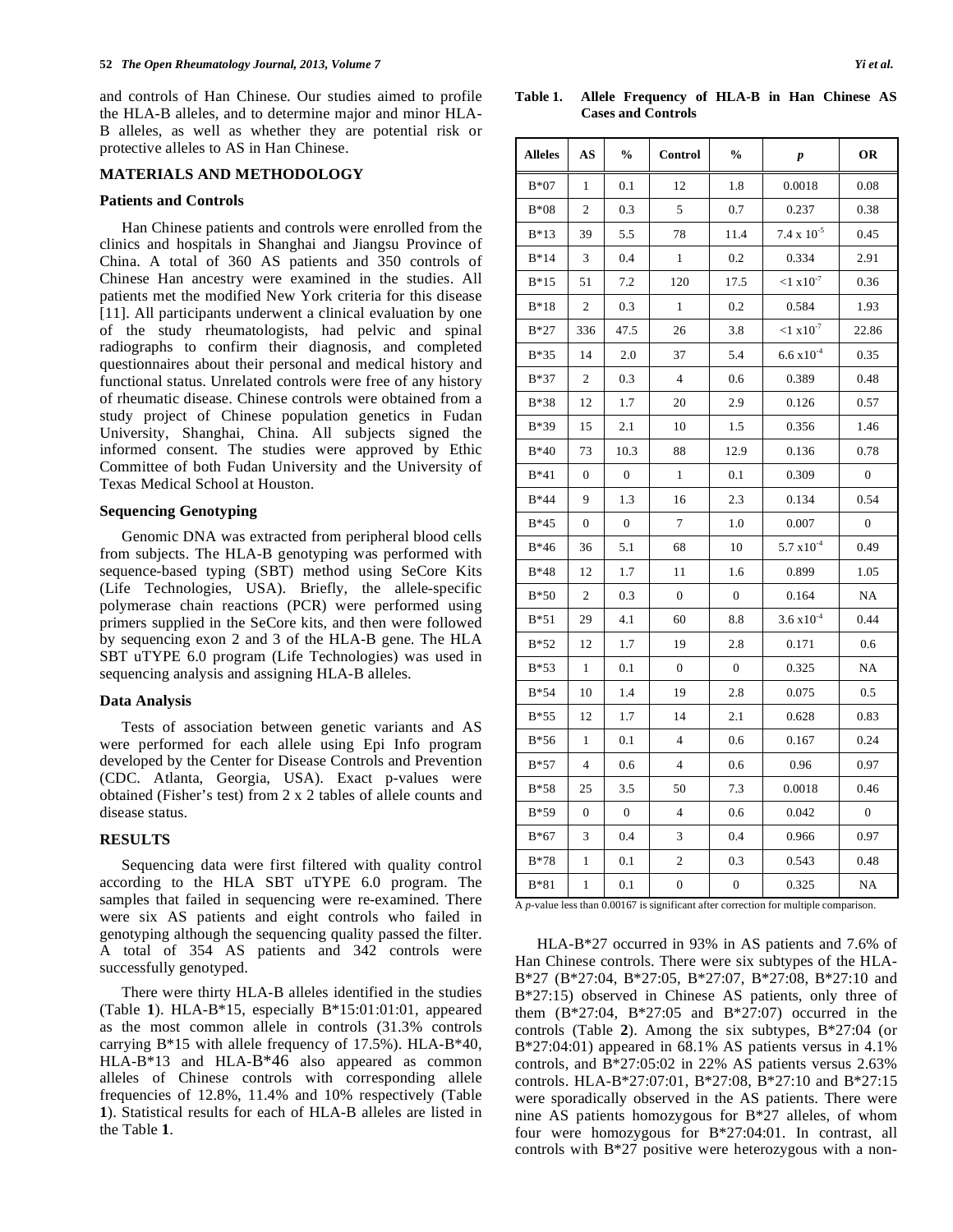$B*27$  allele (p = 0.0033). Specific allele frequencies in cases and controls and their statistical results are listed in the Table **2**.

**Table 2. Presence of the HLA-B27 Subtypes (Allele Frequency) in All Chinese AS Patients and Controls** 

| <b>Alleles</b>         | AS             | $\frac{0}{0}$ | <b>Control</b> | $\frac{6}{9}$ | $\boldsymbol{p}$     | <b>OR</b> |  |  |  |  |  |
|------------------------|----------------|---------------|----------------|---------------|----------------------|-----------|--|--|--|--|--|
| $B*27:04$              |                |               |                |               |                      |           |  |  |  |  |  |
| $B*27:04:01$           | 245            | 34.6          | 16             | 2.3           | $< 1 \times 10^{-7}$ | 22.09     |  |  |  |  |  |
| $B*27:05$              |                |               |                |               |                      |           |  |  |  |  |  |
| $B*27:05:01$           | 1              | 0.1           | $\theta$       | $\Omega$      | 0.325                | NA        |  |  |  |  |  |
| $B*27:05:02$           | 79             | 11.2          | 9              | 1.3           | ${1 \times 10^{-7}}$ | 9.42      |  |  |  |  |  |
| $B*27:07$              | 5              | 0.7           | 1              | 0.2           | 0.111                | 4.86      |  |  |  |  |  |
| $B*27:08$              | 1              | 0.1           | $\Omega$       | $\mathbf{0}$  | 0.325                | NA        |  |  |  |  |  |
| $B*27:10$              | 1              | 0.1           | $\Omega$       | $\mathbf{0}$  | 0.325                | <b>NA</b> |  |  |  |  |  |
| $B*27:15$              | $\overline{4}$ | 0.6           | $\Omega$       | $\Omega$      | 0.049                | <b>NA</b> |  |  |  |  |  |
| <b>Total B alleles</b> | 708            |               | 684            |               |                      |           |  |  |  |  |  |

# **DISCUSSION**

 The genetic association of HLA-B\*27 with AS was discovered first in the early 1970's, and was persistently confirmed in later studies. However, specific subtypes of HLA-B27 and major susceptibility alleles of the subtypes to AS vary in different ethnic populations. Specific alleles and subtypes of HLA genes are named according to their corresponding serologic antigen and the complexity of gene sequence. In general, the first set of digits (first two digits) corresponds to the serological antigen carried by an allotype. The second set of digits (second two digits) is used to name the subtypes that are nonsynonymous nucleotide substitutions. The third set of digits (third two digits) is assigned to synonymous nucleotide substitutions, the fourth set of digits (fourth two digits) indicate specific sequence polymorphisms in non-coding regions of the gene.

 In Chinese population, HLA-B\*27:04 was reported as the major susceptibility allele in AS patients, and was followed by HLA-B\*27:05 [12-14]. In addition to these two subtypes, B\*27:02, B\*27:03, B\*27:06, B\*27:10, B\*27:13, B\*27:15 and B27:24 also were reported in Chinese AS patients. The results of our studies indicated that HLA-B\*27:04 primarily and B\*27:05 secondarily were the most highly associated AS alleles, consistent with previous reports. Our results specified these two alleles of subtypes with the third set of digits as  $B*27:04:01$  and  $B*27:05:02$ . In addition to these two alleles, B\*27:07, B\*27:08, B\*27:10 and B\*27:15 also were observed in our AS patients. Among them, B\*27:07 (B\*27:07:01) and B\*27:08 are reported first time in Chinese AS patients, although their allele frequencies were only 0.7% and 0.1%, respectively (Table **2**). However, a protective role of B\*27:07 against AS that was reported previously [9] cannot be confirmed here. A larger sample size of studies may be necessary to clarify this association. Another important feature of this report is that homozygous B\*27 was observed in 2.54% AS patients, but was absent in controls, which supports a risk role of B\*27 to Chinese AS.

 In contrast to HLA-B\*27 as the major allele in Chinese AS patients, HLA-B\*15 was observed in 31.3% Chinese controls as the most common allele (allele frequency of 17.5%). Specifically, B\*15:01:01:01 was the major subtype of B\*15 in the population. HLA-B\*13, HLA-B\*40 and HLA-B\*46 also appeared as common alleles of Chinese controls (allele frequency  $\geq 10\%$ ) (Table 1). HLA-B\*13, B\*15 and B\*46 were significantly decreased in the patients indicating their potential protective role against AS of Chinese population. There were a total of 30 HLA-B alleles identified in the studies, which provided a profile of Chinese HLA-B alleles.

 In addition to HLA-B\*27 with AS, HLA-B\*14:03 also was associated with AS in a West African population [15], however, it was not observed in Chinese population in our studies. It is worth noting that various HLA-B alleles have been implicated in association with other disease susceptibility and clinical outcomes. For instance, HLA-B\*51 has been recognized as genetic susceptibility factor for Behcet's disease (BD) [16], HLA-B\*44 was reported to protect against multiple sclerosis (MS) [17], HLA-B\*58:01 and B\*15:02 were associated with allopurinol-induced and carbamazepine-induced Stevens-Johnson syndrome and toxic epidermal necrolysis, respectively [18-20], HLA-B\*57:01 was considered as a major determinant of druginduced liver injury due to flucloxacillin [21]. Our profiling of HLA-B alleles of Chinese population provides a reference for future studies of different diseases in association with specific HLA-B alleles.

# **CONCLUSION**

 Our studies profiles the HLA-B alleles, and identified HLA-B\*27:04:01 and B\*27:05:02 as two major susceptibility suballeles of HLA-B\*27 to AS in Han Chinese population. We also demonstrated that homozygous HLA-B\*27 only occurred in AS patients which may suggest strong risk to AS. Some common alleles of Chinese population including B\*15, B\*13 and B\*46 are significantly reduced in Chinese AS patients, which may implicate potentially protective role to AS.

## **CONFLICT OF INTEREST**

 The authors confirm that this article content has no conflict of interest.

## **ACKNOWLEDGEMENTS**

 This study was supported by the NIH NIAID 1U01AI090 90-01, the Major National Science and Technology Program of China, grant number 2008ZX10002-002, and the Science and Technology Committee of Shanghai Municipality (114 10701800).

#### **REFERENCES**

- [1] Brown MA. Progress in the genetics of ankylosing spondylitis. Brief Funct Genomics 2011; 10: 249-57.
- [2] Reveille JD, Maganti RM. Subtypes of HLA-B27: history and implications in the pathogenesis of ankylosing spondylitis. Adv Exp Med Biol 2009; 649: 159-76.
- [3] Ben Radhia K, Ayed-Jendoubi S, Sfar I, *et al*. Distribution of HLA-B\*27 subtypes in Tunisians and their association with ankylosing spondylitis. Joint Bone Spine 2008;75: 172-5.
- [4] Liu Y, Jiang L, Cai Q, *et al*. Predominant association of HLA-B\*2704 with ankylosing spondylitis in Chinese Han patients. Tissue Antigens 2010; 75: 61-4.